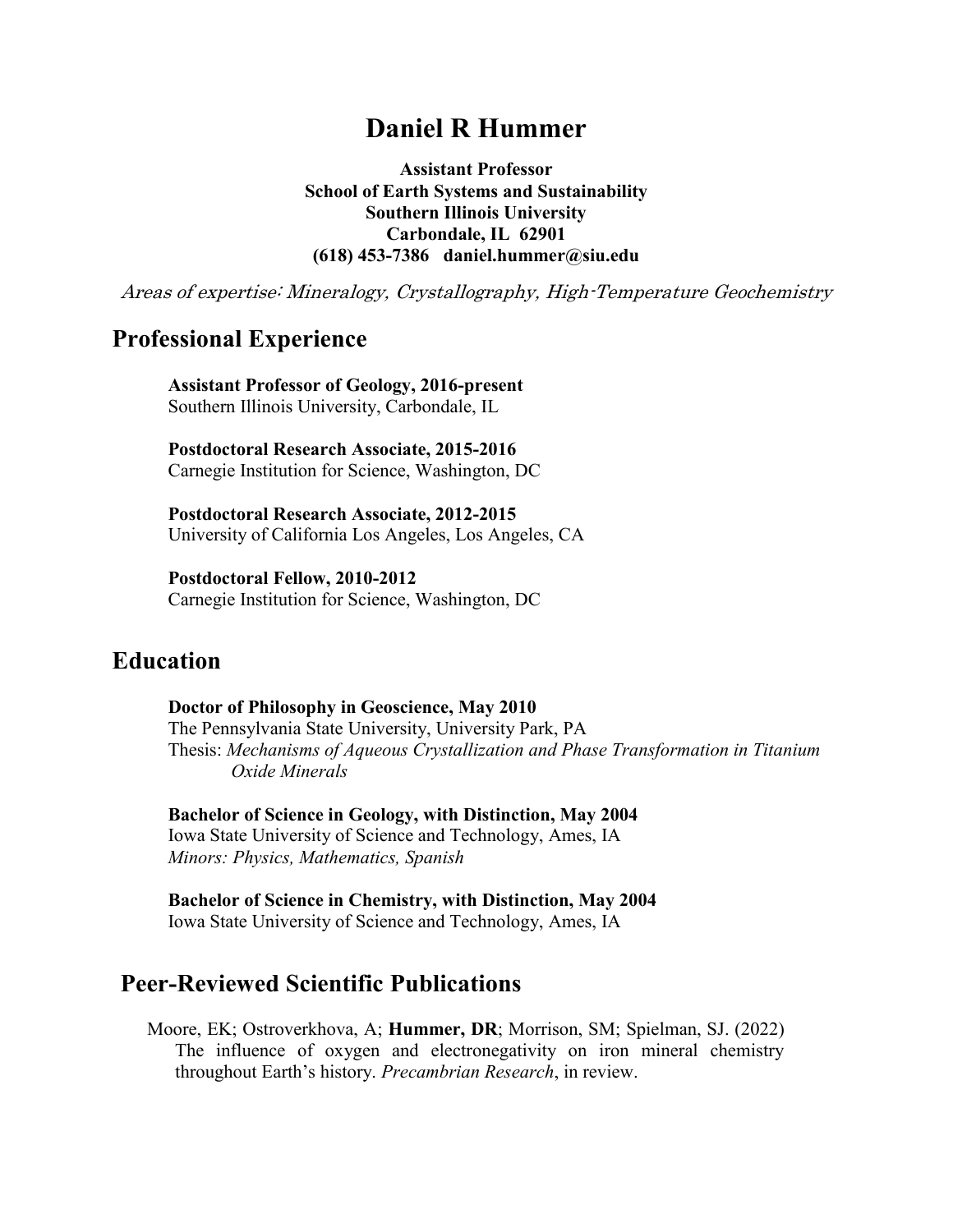- Williams, JR; Potter-McIntyre, SL; Morrison, SM; **Hummer, DR**; Filiberto, J. (2022) Using machine learning approaches to document the evolution of tourmalinebearing localities in the United States. *Earth System Science Data*, in review.
- **Hummer, DR**; Manning, CE; Kavner, A; Kono, Y; Park, C; Kenney-Benson, C. (2022) Structure of carbonated silicate liquids at upper mantle conditions using Xray diffuse scattering. *Nature Geoscience*, in final preparation.
- **Hummer, DR.** (2022) Ionic moduli: A new semi-empirical model for the compression of crystalline ionic compounds. *Journal of Physical Chemistry C*, in review.
- **Hummer, DR**; Golden, JJ; Hystad, G; Liu, C; Downs, RT. Hazen, RM. (2022) Evidence for the oxidation of Earth's crust from the evolution of manganese minerals. *Nature Communications* 13:960, https://doi.org/10.1038/s41467-022-28589-x.
- **Hummer, DR.** (2021) Fractal distribution of mineral species among the crystallographic point groups. *American Mineralogist* 106, 1574-1579.
- Prabhu, A; Morrison, SM; Eleish, A; Zhong, H; Huang, F; Golden, JJ; Perry, SN; **Hummer, DR**; Ralph, J; Runyon, SE; Fontaine, K; Krivovichev, S; Downs, RT; Haze, RM; Fox, P. (2020) Global Earth mineral inventory: A data legacy. *Geoscience Data Journal* 8, 74-89.
- Morrison, SM; Buongiorno, J; Downs, RT; Eleish, A; Fox, P; Giovannelli, D; Golden, JJ; **Hummer, DR**; Hystad, G; Kellogg, LH; Kreylos, O; Krivovichev, SV; Liu, C; Merdith, A; Prabhu, A; Ralph, J; Runyon, SE; Zahirovic, S; Hazen, RM. (2020) Exploring carbon mineral systems: Recent advances in C mineral evolution, mineral ecology, and network analysis. *Frontiers in Earth Science* 8:208, doi: 10.3389/feart.2020.00208.
- Hazen, RM; Bromberg, Y; Downs, RT; Eleish, A; Falkowski, PG; Fox, P; Giovannelli, D; **Hummer, DR**; Hystad, G; Golden, JJ; Knoll, AH; Li, CR; Liu, C; Moore, EK; Morrison, SM; Muscente, AD; Ralph, J; Rucker, MY; Warden, LA; Zhong, H. (2020) *Deep Carbon Through Deep Time Data-Driven Insights* in "Deep Carbon Past to Present" eds. Orcutt, BN; Daniel, I; Dasgupta, R. Cambridge University Press, Cambridge, England.
- Costello, LJ; Filiberto, J; Crandall, JR; Potter-McIntyre, SL; Schwenzer, SP; Miller, MA; **Hummer, DR**; Olsson-Francis, K; Perl, S. (2020) Habitability of hydrothermal systems at Jezero and Gusev Craters as constrained by hydrothermal alteration of a terrestrial mafic dike. *Geochemistry* 80, 125613.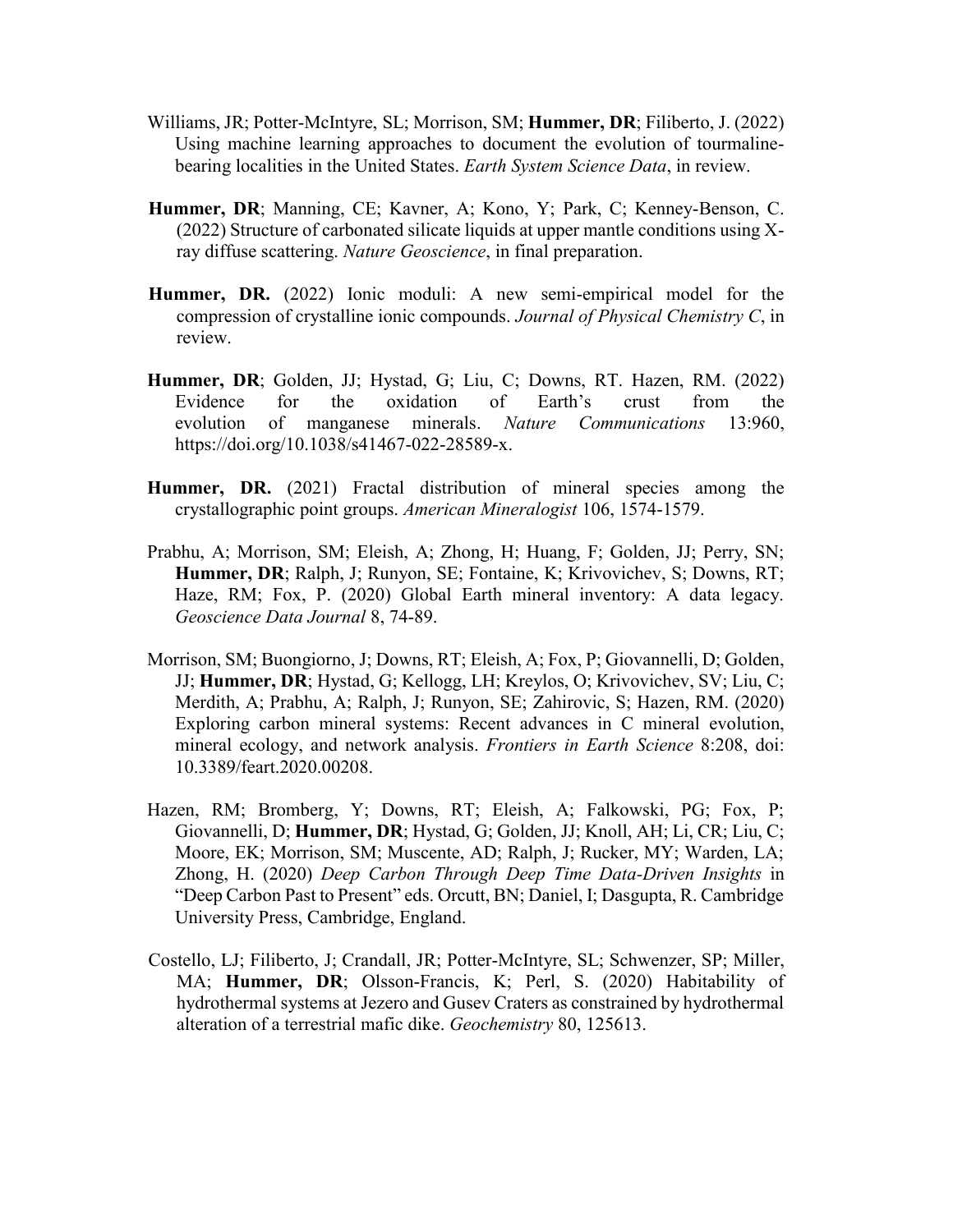- Hazen, RM; Downs, RT; Eleish, A; Fox, P; Gagné, OC; Golden, JJ; Grew, ES; **Hummer, DR**; Hystad, G; Krivovichev, SV; Li, C; Liu, C; Ma, X; Morrison, SM; Pan, F; Pires, AJ; Prabhu, A; Ralph, J; Runyon, SE; Zhong, H. (2019) Datadriven discovery in mineralogy: Recent advances in data resources, analysis, and visualization, *Engineering* 5, 397-405.
- Barry, PH; de Moor, JM, Giovannelli, D; Schrenk, M; **Hummer, DR**; Lopez, T; Pratt, CA; Alpizar Segura, Y; Battaglia, A; Beaudry, P; Bini, G; Cascante, M; d'Errico, G; di Carlo, M; Fattorini, D; Fullerton, K; Gazel, E; Gonzalez, G; Halldorsson, SA; Iacovino, K; Kulongoski, JT; Manini, E; Martinez, M; Miller, H; Nagawa, M; Ono, S; Patwardhan, S; Ramirez, CJ; Regoli, F; Smedile, F; Turner, S; Vetriani, C; Yucel, M; Ballentine, CJ; Fischer, TP; Hilton, DR; Lloyd, KG. (2019) Forearc carbon sequestration reduces long-term volatile recycling into the mantle. *Nature* 568, 487-492.
- Knafelc, J; Filiberto, J; Ferre, EC; Conder, JA; Costello, L; Dyar, MD; Friedman, SA; **Hummer, DR**; Schwenzer, SP; Walsh, KB. (2019) The effect of oxidation on the mineralogy and magnetic properties of olivine. *American Mineralogist* 104, 694- 702.
- Liu, C; Eleish, A; Hystad, G; Golden, JJ; Downs, RT; Morrison, SM; **Hummer, DR**; Ralph, JP; Fox, P; Hazen, RM. (2018) Analysis and visualization of vanadium mineral diversity and distribution. *American Mineralogist* 103, 1080-1086.
- Ma, X; **Hummer, DR**; Golden, JJ; Fox, PA; Hazen, RM; Morrison, SM; Downs, RT; Madhikarmi, BL; Wang, C; Meyer, MB. (2017) Using visual exploratory data analysis to facilitate collaboration and hypothesis generation in cross-disciplinary research. *International Journal of Geoinformation* 6, 368.
- Bower, DM; Steele, A; **Hummer, DR**. (2017) The taphonomy of cyanobacterial mats in siliciclastic sediments: implications for life detection strategies. *Palaios* 32, 725-738.
- Morrison, SM; Liu, C; Eleish, A; Prabhu, A; Li, C; Ralph, J; Downs, RT; Golden, JJ; Fox, P; **Hummer, DR**; Meyer, MB; Hazen, RM. (2017) Network analysis of mineralogical systems. *American Mineralogist* 102, 1588-1596.
- **Hummer, DR**; Noll, B; Hazen, RM; Downs, RT. (2017) Crystal structure of abelsonite, the only known crystalline geoporphyrin. *American Mineralogist* 102, 1129-1132.
- Kampf, AR; Cooper, MA; Nash, BP; Cerling, CE; Marty, J; **Hummer, DR**; Celestian, AJ; Rose, TP; Trebisky, TJ. (2017) Rowleyite, [Na(NH<sub>4</sub>,K)<sub>9</sub>Cl<sub>4</sub>]  $[V<sup>5+,4+</sup><sub>2</sub>(P,As)O<sub>8</sub>]<sub>6</sub>**n*[H<sub>2</sub>O,Na,NH<sub>4</sub>,K,C1],$  a new mineral with a microporous framework structure. *American Mineralogist* 102, 1037-1044.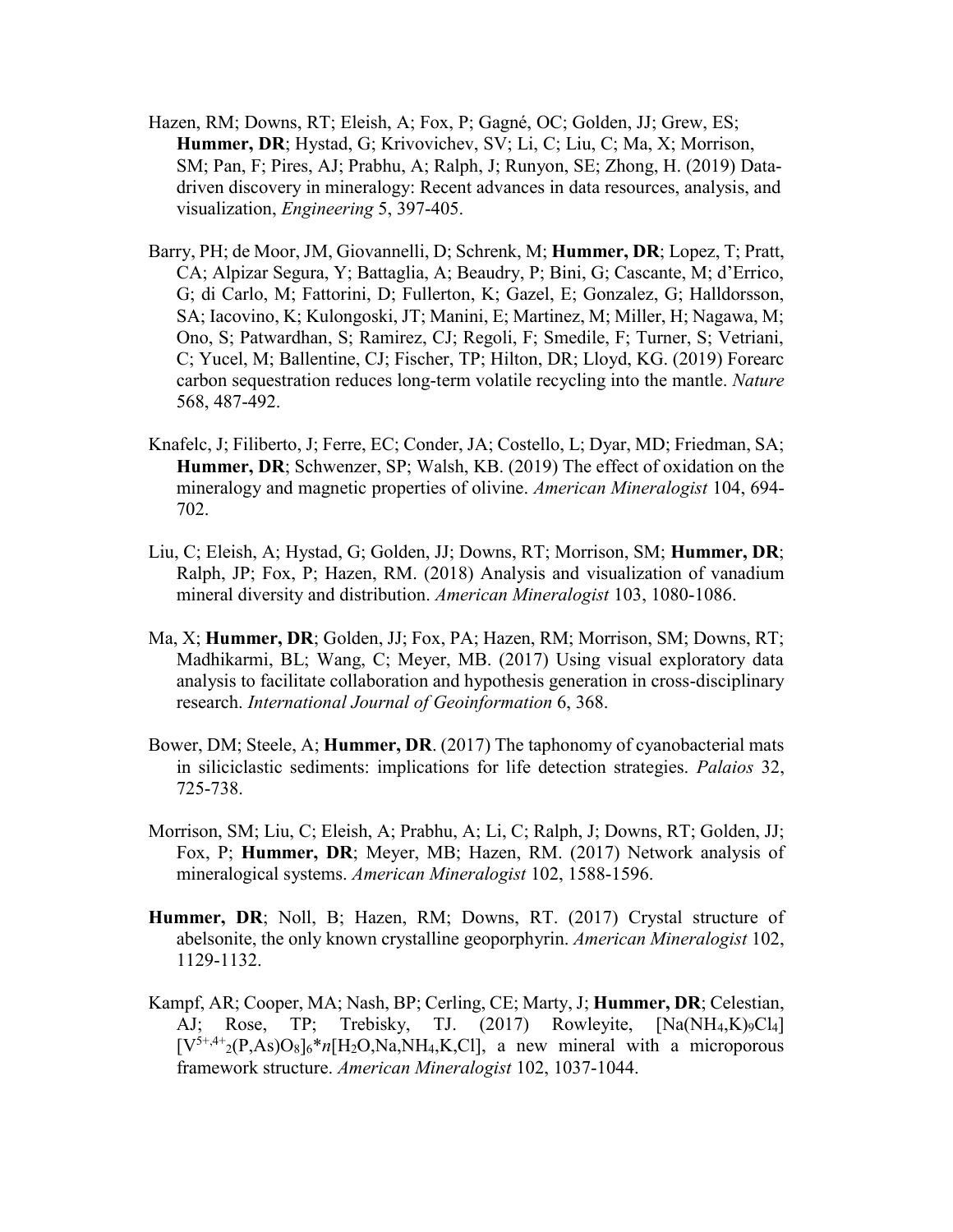- Liu, C; Hystad, G; Golden, JJ; **Hummer, DR**; Downs, RT; Morrison, SM; Ralph, J; Hazen, RM. (2017) Chromium mineral ecology. *American Mineralogist* 102, 612- 619.
- Hazen, RM; Hystad, G; Golden, JJ; **Hummer, DR**; Liu, C; Downs, RT; Morrison, SM; Grew, ES. (2017) Cobalt mineral ecology. *American Mineralogist* 102, 108- 116.
- Hazen, R; **Hummer, DR**; Hystad, G; Downs, R; Golden, JJ. (2016) Carbon mineral ecology: predicting the undiscovered minerals of carbon. *American Mineralogist* 101, 889-906.
- Bower, DM; **Hummer, DR**; Steele, A; Kyono, A. (2015) The co-evolution of Feoxides, Ti-oxides, and other microbially induced mineral precipitates in sandy sediments: Understanding the role of cyanobacteria in weathering and early diagenesis. *Journal of Sedimentary Research* 85, 1213-1227.
- **Hummer, DR**; Heaney, PJ. (2015) MinKin: A kinetic modeling program for the precipitation, dissolution, and phase transformation of minerals in aqueous solution. *Chemical Geology* 405, 112-122.
- Kono, Y; Kenney-Benson, C; **Hummer, DR**; Ohfuji, H; Park, C; Shen, G; Wang, Y; Kavner, A; Manning, CE. (2014) Ultralow viscosity of carbonate melts at high pressures. *Nature Communications* 5:5091 doi: 10.1038/ncomms6091.
- **Hummer, DR**; Kubicki, JD; Kent, PRC; Heaney, PJ. (2013) Single-site and monolayer surface hydration energy of anatase and rutile nanoparticles using density functional theory. *Journal of Physical Chemistry C* 117, 26084-26090.
- Seagle, CT; Cottrell, E; Fei, Y; **Hummer, DR**; Prakapenka, VB. (2013) Electrical and thermal transport properties of iron and iron-silicon alloy at high pressure. *Geophysical Research Letters* 40, 5377-5381*.*
- Lee, N; **Hummer, DR**; Sverjinsky, DA; Rajh, T; Hazen, RM; Steele, A; Cody, GD. (2012) Speciation of L-DOPA on nanorutile as a function of pH and surface coverage using surface-enhanced Raman spectroscopy (SERS). *Langmuir* 28(50), 17322-17330.
- **Hummer, DR**; Heaney, PJ; Post, JE. (2012) In situ observations of particle size evolution during hydrothermal crystallization of TiO2: A time-resolved synchrotron SAXS and WAXS study. *Journal of Crystal Growth* 344(1), 51-58*.*
- **Hummer, DR**; Fei, Y. (2012) Synthesis and crystal chemistry of  $Fe<sup>3+</sup>$ -bearing (Mg,Fe3+)(Si,Fe3+)O<sup>3</sup> perovskite. *American Mineralogist* 97, 1915-1921.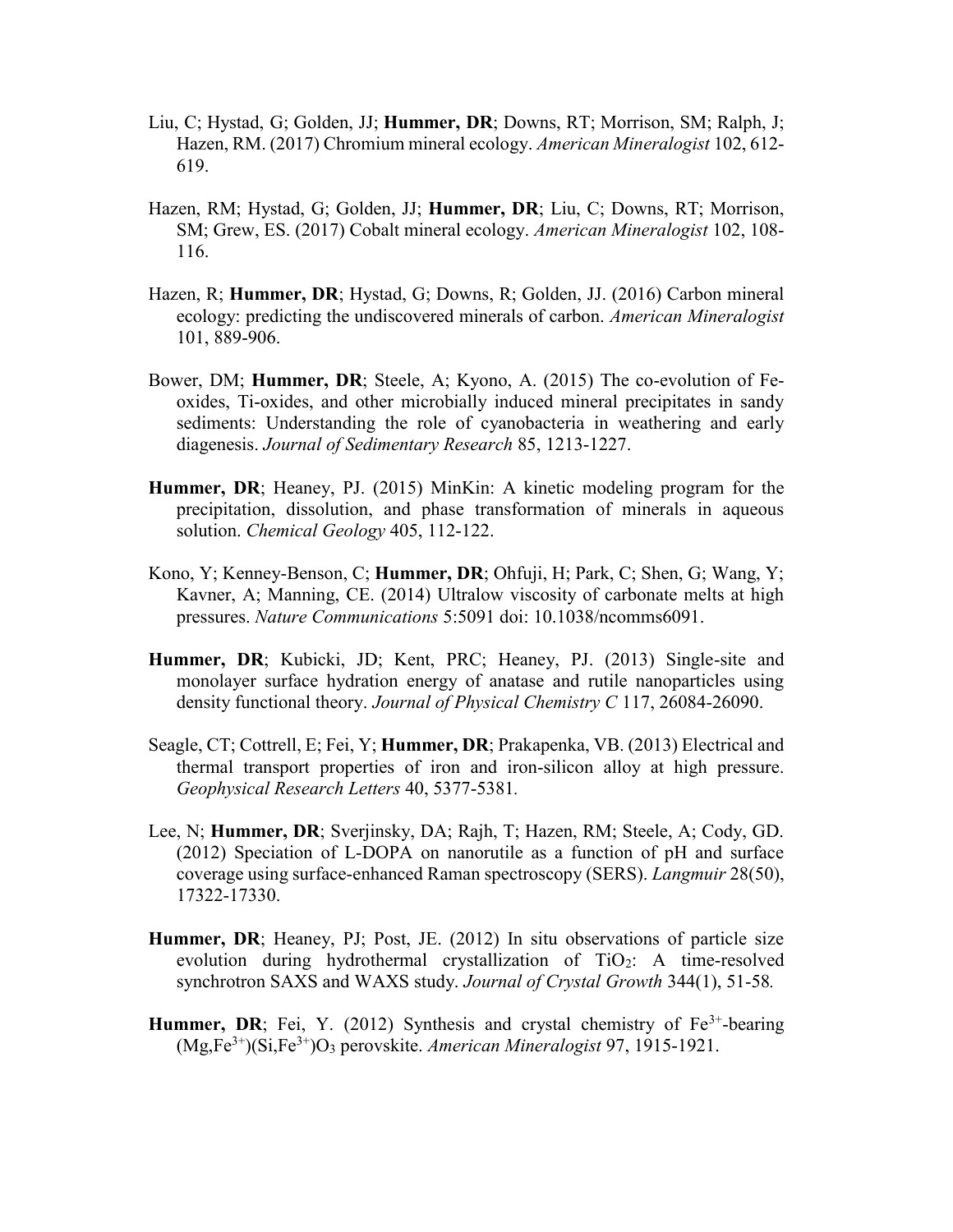- **Hummer, DR**; Kubicki, JD; Kent, PRC; Post, JE; Heaney, PJ. (2009) The origin of nanoscale stability reversals in titanium oxide polymorphs. *Journal of Physical Chemistry C* 113(11), 4240-4245.
- Heaney, PJ; Post, JE; Fischer, TB; **Hummer, DR**; Lopano, CL; Wall, AJ. (2008) Applications of time-resolved synchrotron X-ray diffraction to cation exchange, crystal growth and biominerlization reactions. *Mineralogical Magazine* 72(1), 179-184.
- **Hummer, DR**; Heaney, PJ; Post, JE. (2007) Thermal expansion of anatase and rutile between 300 and 575 K using synchrotron powder X-ray diffraction. *Powder Diffraction* 22(4), 352-357.

## **Proposals**

- **Hummer, DR.** (2022) Aqueous crystallization mechanisms of aluminum oxyhdroxide minerals. *National Science Foundation*, Division of Earth Sciences (\$376,529), submitted.
- **Hummer, DR**; Rooney, TO. (2022) A new mechanism for the formation of rare earth element deposits in igneous systems. *National Science Foundation*, Division of Earth Sciences  $(-\$200,000)$ , in final preparation.
- **Hummer, DR**. (2021) CAREER: Crystallization mechanisms of Si and Al oxide minerals. *National Science Foundation*, Division of Earth Sciences (\$616,421), not funded.
- **Hummer, DR**. (2020) Deciphering new modes of biomineralization from a novel phylum bacteria. *SIU Foundation* (\$10,000), not funded.
- **Hummer, DR**. (2020) CAREER: Crystallization mechanisms of Si and Al oxide minerals. *National Science Foundation*, Division of Earth Sciences (\$619,761), not funded.
- Geisler, M; Schoof, J; Huang, X; Samadi, Y; Geisler-Lee, J; Reeves, T; Hamilton-Brehm, S; Li, R; **Hummer, DR**; Rekabdar, B. (2019) Building the big data workforce to understand changing global environment. *National Science Foundation*, Research Traineeship (~\$3,000,000), not funded.
- **Hummer, DR.** (2015) The carbon mineral challenge. *Sloan Foundation*, Deep Carbon Observatory (\$67,500), funded.
- Barry, P; de Moor, JM; Giovannelli, D; **Hummer, DR**; Lloyd, K; Lopez, T; Pratt, K. (2015) Biology meets subduction: A collaborative and multi-disciplinary deep carbon field initiative. *Sloan Foundation*, Deep Carbon Observatory (\$464,129), funded.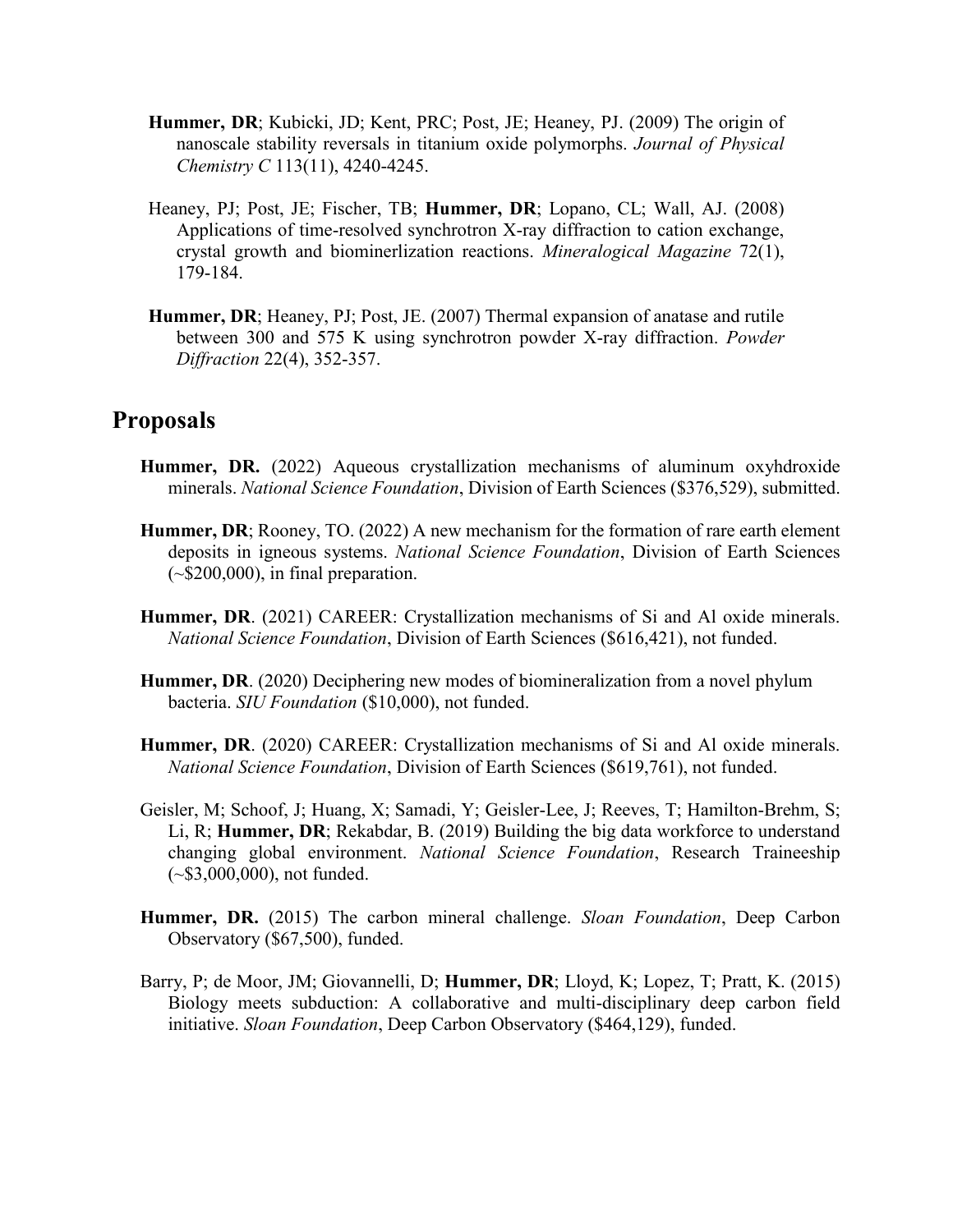# **Other Publications**

- **Hummer, DR.** (2019) *Book Review: An Introduction to X-ray Physics, Optics, and Applications* by Carolyn MacDonald. (2017) *American Mineralogist* **(invited)** 104, 914.
- **Hummer, DR.** (2019) The Carbon Mineral Challenge: A worldwide effort to find Earth's missing carbon minerals. *Australian Journal of Mineralogy* **(invited)** 20, 55-63.
- **Hummer, DR.** (2016) What the heck is a diamond anvil cell? *DCOECS15 Open Science Blog* [posted 2016 Mar 23]. https://dcoecs15.wordpress.com/2016/03/23/what-the-heck-is-adiamond-anvil-cell/.
- Eiblum, D; Lee, EC; Forman, M; Abendroth, E; Celino, A; Chu, M; DeFonce, E; **Hummer, DR**; Kosh, A; Rho, R; Wang, H; Zheng, D. (2013) *SAT Math Prep 800: Challenge Yourself to a Perfect Score.* CreateSpace Independent Publishing Platform. ISBN-10: 1490444807

**Hummer, DR.** Review of *Fabric of the Cosmos*, by Brian Greene. (2009) *Science* 324, 1268.

# **Research Experience**

### **Assistant Professor, Department of Geology**

Southern Illinois University, Carbondale, IL 2016-present

 Working on projects involving composition and evolution of minerals across geologic time, crystal chemistry of minerals at variable P-T conditions, and modeling interactions between minerals and fluids

#### **Postdoctoral Scholar, Geophysical Laboratory**

Carnegie Institution of Washington, Washington, DC 2015-2016

- Worked with Dr. Robert Hazen on the evolution of redox sensitive minerals
- Worked with Dr. Robert Hazen on the ecology of carbon-bearing minerals

## **Postdoctoral Scholar, Department of Earth, Planetary and Space Sciences**

University of California, Los Angeles, CA 2012-2015

- Worked with Dr. Craig Manning and Dr. Abby Kavner on the local atomic structure and behavior of carbonate-silicate melts
- Worked with Dr. Craig Manning on solubility of carbonate minerals at high pressure and temperature

## **Postdoctoral Fellow, Geophysical Laboratory**

Carnegie Institution of Washington, Washington, DC 2010-2012

- Worked with Dr. Yingwei Fei on the crystal chemistry of  $Fe<sup>3+</sup>$ -bearing bridgmanite and implications for lower mantle structure
- Worked with Dr. Namhey Lee, Dr. Dimitri Sverjinsky, Dr. George Cody, and Dr. Robert Hazen on amino acid adsorption on the surface of  $TiO<sub>2</sub>$  nanoparticles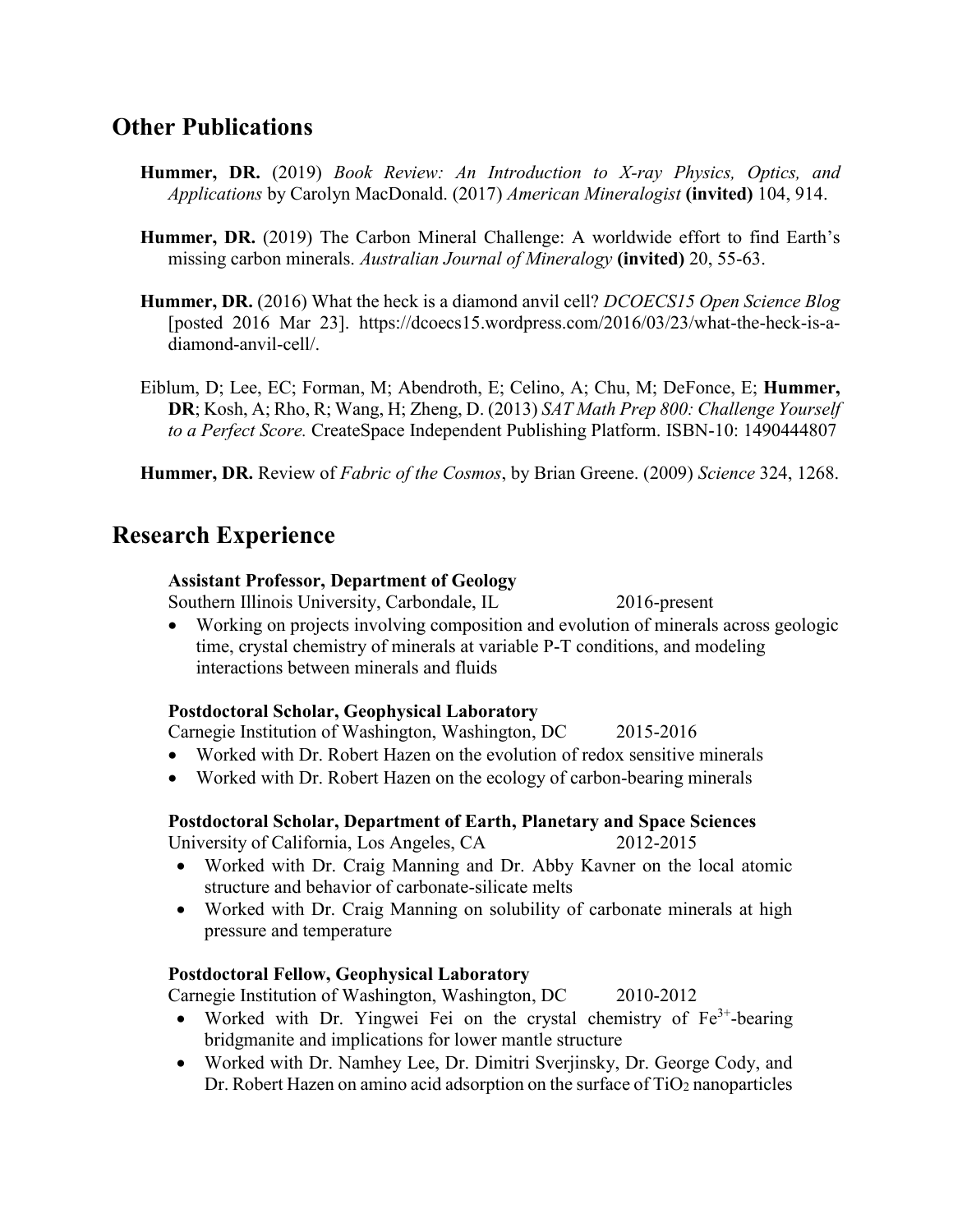- Worked with Dr. Dina Bower and Dr. Andrew Steele to examine mineral biosignatures in Archean rocks using Raman spectroscopy
- Worked independently on a theoretical model quantifying the compression of ionic materials as a function of the compression of their individual ions

#### **Research Assistant, Department of Geoscience**

The Pennsylvania State University, University Park, PA 2004-2010

 Worked with Dr. Peter Heaney and Dr. James Kubicki on the crystallization of titanium oxides from hydrothermal solutions using time-resolved synchrotron X-ray diffraction, quantum calculations, and small angle X-ray scattering

#### **Research Assistant, Department of Chemistry**

Iowa State University, Ames, IA 2003

• Investigated the crystal chemistry of a Gd-(Sn,Si) solid solution series using single crystal and powder X-ray diffraction

#### **Research Assistant, Department of Geological and Atmospheric Sciences**

Iowa State University, Ames, IA 2003-2004

- Assisted in solution design and preparation for a road degradation study in collaboration with the Iowa Department of Transportation
- Investigated fractal geometry of carbonate tidal streams on Andros Island, Bahamas

#### **Research Assistant, Ames Laboratories**

Ames, IA 1999-2000

Designed automated dry chemical Hg analysis method for industrial flue gases

# **Teaching Experience**

#### **Assistant Professor, Dept. of Geology/School of Earth Systems and Sustainability** Southern Illinois University, Carbondale, IL 2016-present

- **GEOL 310**: Mineralogy (for undergrad geology majors)
- **GEOL 419**: Ore Deposits (for undergrad geology majors and graduate students)
- **GEOL 464**: Earth's Deep Interior (for undergrad geology majors and graduate students)
- **GEOL 518**: Clay Mineralogy (for graduate students)
- **SCI 210A and 210B**: Integrated Science (for elementary education majors)
- **GEOL 128/129**: The Dinosaurian Wolrd (for undergrad non-majors)

#### **Tutor, TutorPro Co.**

Washington, DC 2010-2012

 Tutored high school and college students in chemistry, phyisics, algebra, geometry, and calculus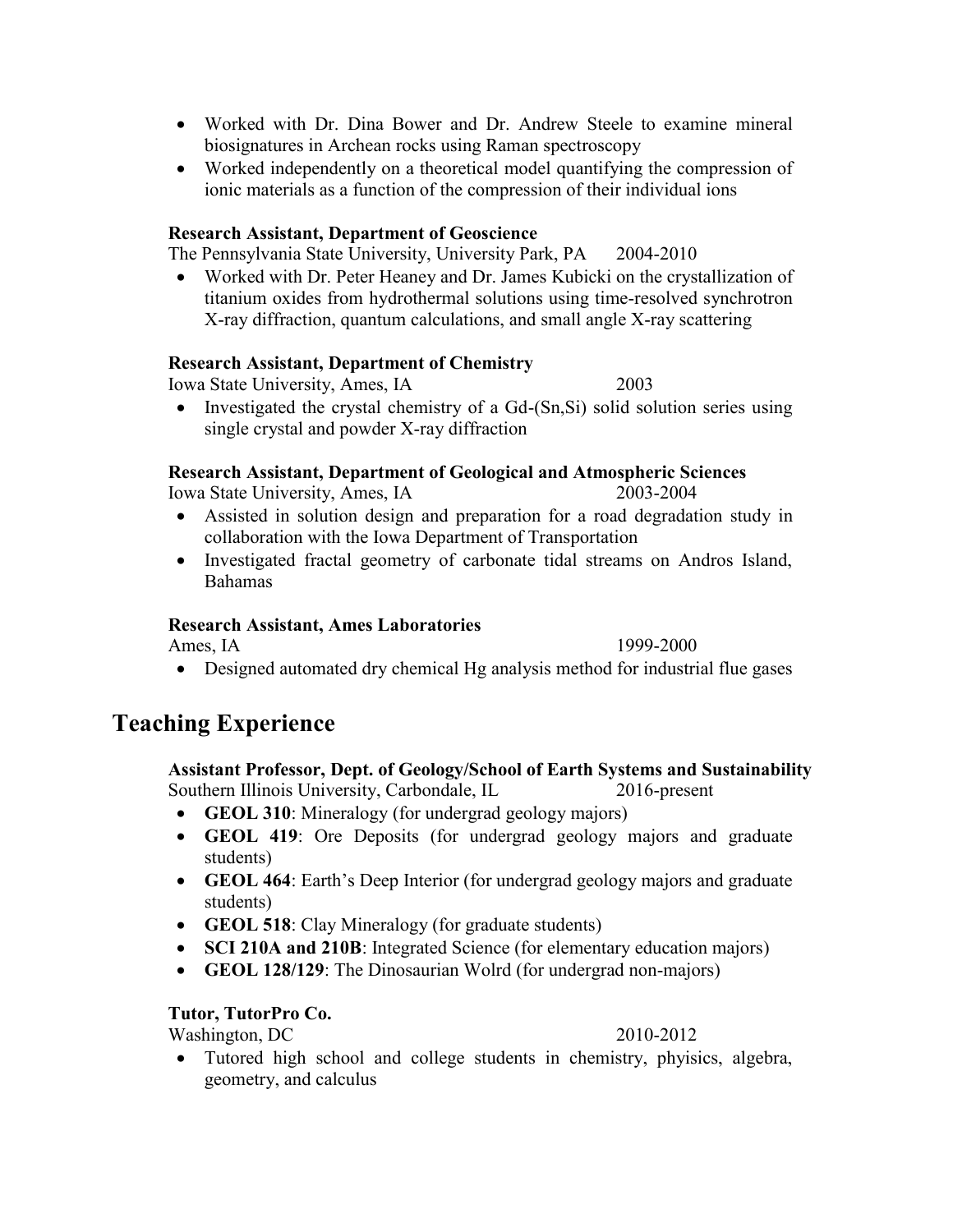### **Teaching Assistant, Department of Geoscience**

The Pennsylvania State University, University Park, PA 2004, 2008

- Assisted in teaching environmental geology for non-majors
- Taught introductory geology lab for non-majors

### **Teaching Assistant, Department of Chemistry**

Iowa State University, Ames, IA 2000-2004

- Taught general chemistry recitations for chemistry and biochemistry majors, as well as non-majors
- Prepared, taught and supervised 3 hour general chemistry laboratory classes for chemistry and biochemistry majors, as well as non-majors
- Served as substitute lecturer for general chemistry large lecture courses

#### **Teaching Assistant, Department of Geological and Atmospheric Sciences** Iowa State University, Ames, IA 2002-2004

- Taught 2 hour introductory geology lab class for non-majors
- Taught and supervised optical petrology laboratory class for geology majors

## **Tutor, Health Careers Opportunity Program**

Des Moines Area Community College, Ankeny, IA 2002

 Tutored underprivileged Des Moines area high school students in biology, chemistry, and math during a summer program

# **Other Work and Leadership Experience**

## **Museum Exhibit Designer, American Museum of Natural History** 2019-2021

 Leading a team of AMNH personnel and other contractors to design a mineral evolution exhibit for the American Museum of Natural History, New York City.

## **Organizing Committee Member, Outstanding Student Presentation Award (OSPA) Committee, American Geophysical Union** 2017-present

 Involved in organizing judges, scheduling, judging, scoring, and selection for the OSPA program at the annual AGU Fall Meeting.

## **Organizing Committee Member, DCO Field Focus Site 2016-present**

• Collaborating with a team of early career researchers within the Deep Carbon Observatory to propose, design, and implement a cross-disciplinary field sampling campaign to characterize the flux of carbon-bearing species and other volatiles through an active subduction zone.

## **Principal Investigator, The Carbon Mineral Challenge** 2015-2019

 Leading a worldwide effort with mineralogists and collectors to discover new carbon-bearing minerals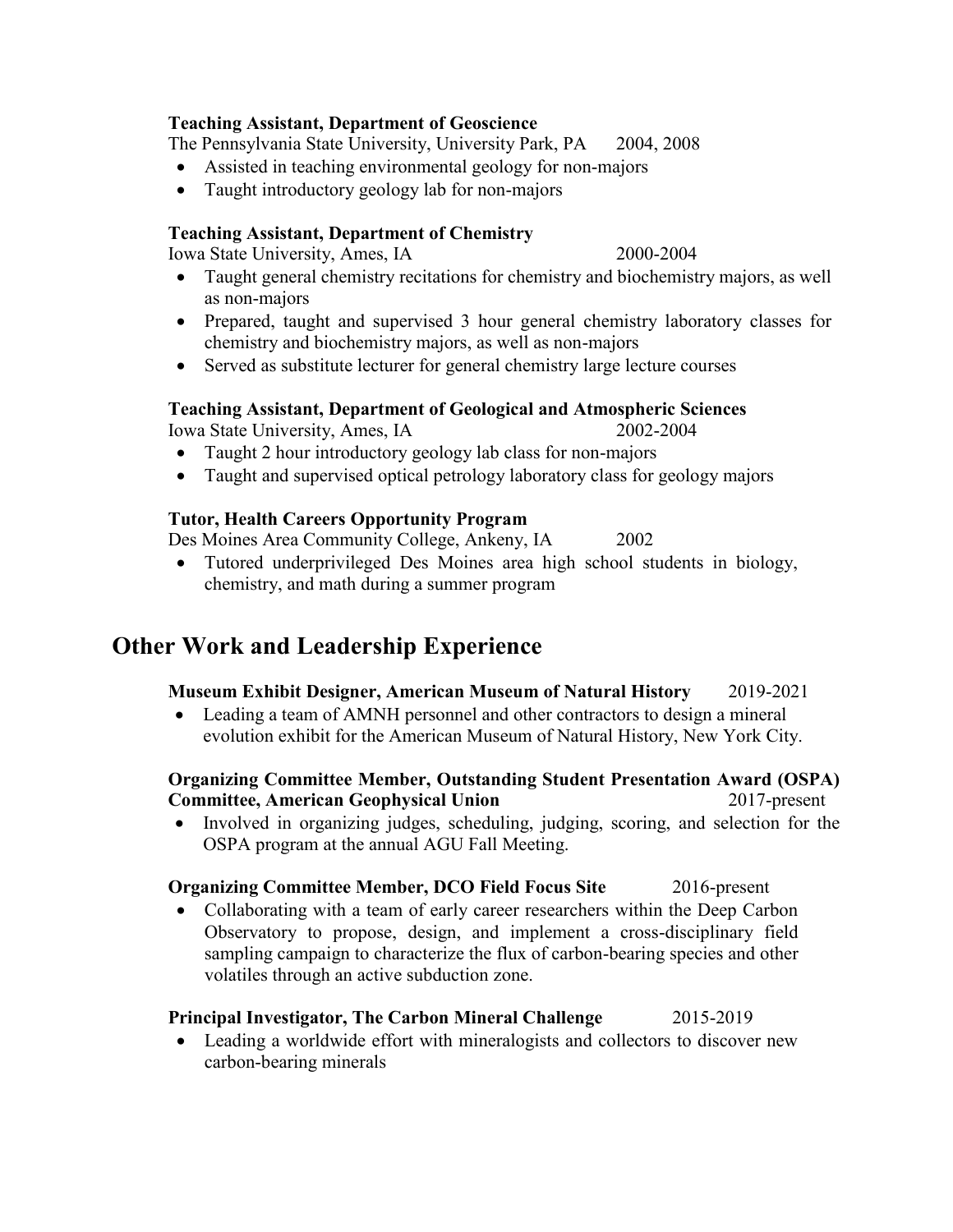### **Organizing Committee Member, Second DCO Early Career Workshop** 2014-2015

 Worked with 6 other committee members to arrange logistics, create budget, attract corporate sponsors, review participant applications, and organize scientific program for the Second Early Career Scientist Workshop of the Deep Carbon Observatory at the University of the Azores, Ponta Delgada, Azores, Portugal, Aug. 31-Sept. 5, 2015.

#### Associate Editor, American Mineralogist 2012-present

- Handling editing and peer review for general submissions
- Handled editing and peer review for the special section *Chemistry and Mineralogy of Earth's Mantle* with co-AE Katherine Crispin

# **Professional Affiliations**

- Mineralogical Society of America
- Geological Society of America
- American Geophysical Union
- American Chemical Society
- European Association of Geochemistry
- American Association for the Advancement of Science

# **Conference Presentations and Seminars**

- **Hummer, DR.** Data mining the past: Using large mineral datasets to trace Earth's geochemical history. *ENIGMA Annual Meeting* **(invited)**, Rutgers University, May 2022.
- **Hummer, DR.** Data mining the past: Using large mineral datasets to trace Earth's geochemical history. *Harrisburg Area Geol. Society Seminar* **(invited)**, Oct. 2021.
- **Hummer, DR.** Pretty colors: How minerals and gemstones get their colors (and other unusual properties). *SIU Geology Club Seminar* **(invited)**, Sep. 2021.
- **Hummer, DR.** Data mining the past: Using large mineral datasets to trace Earth's geochemical history. *Southern Illinois Earth Science Club Seminar* **(invited)**, Aug. 2021.
- Moore, EK; Ostroverkhova, A; **Hummer, DR**; Morrison, SM; Spielman, SJ. Investigating iron redox evolution using the mineral chemistry network analysis platform, dragon. *Goldschmidt Programs and Abstracts*, session 10e, Jul. 2021.
- **Hummer, DR**. Symmetry in nature: Groups, fractals, and more. *SIU Physics Department Seminar* **(invited)**, Feb. 2021.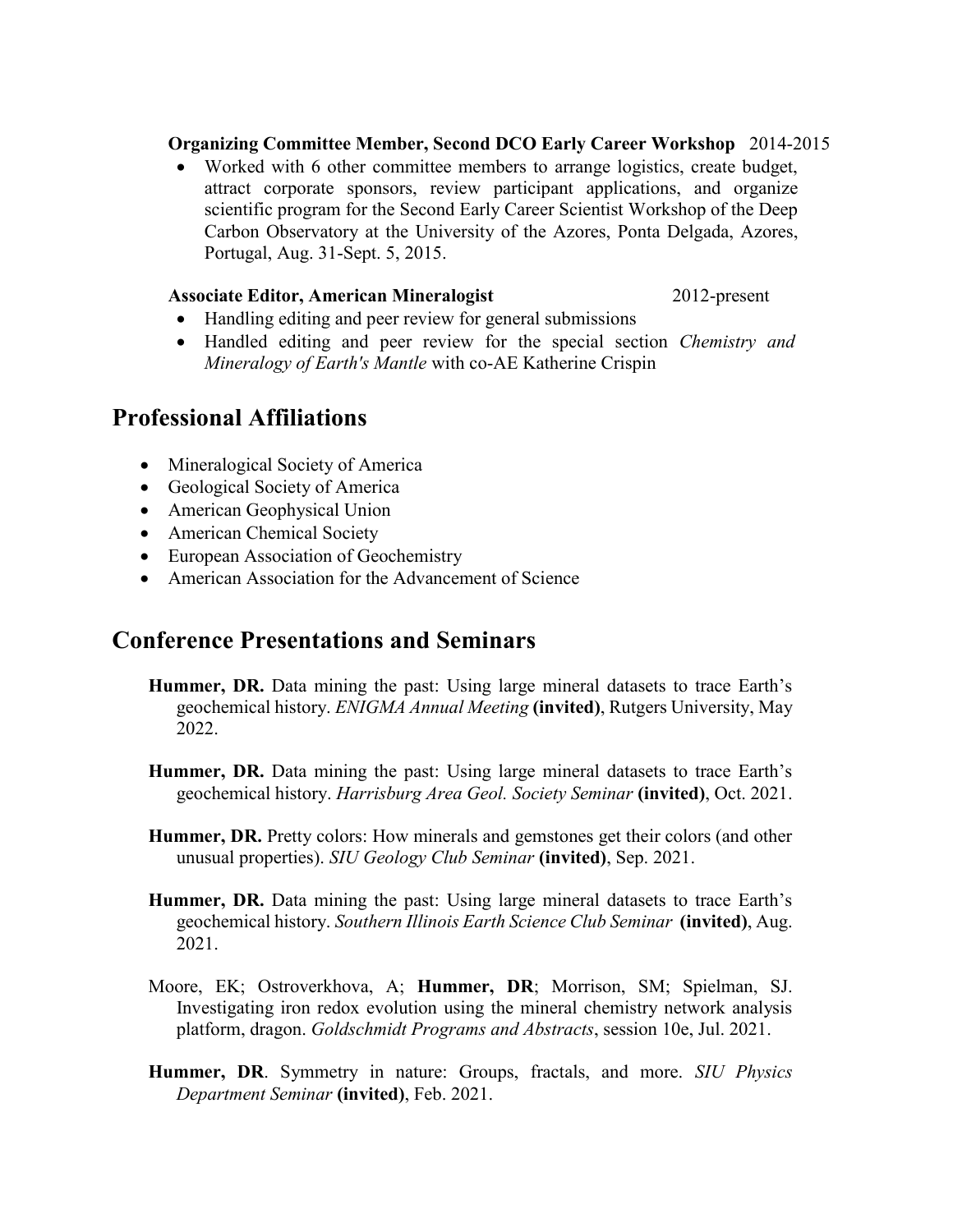- **Hummer, DR**; Ma, X; Que, X; Zhang, S; Liu, C; Hazen, RH; Golden, JJ; Downs, RT. (2020) Towards quantitative scales of lithophilicity, chalcophilicity and hydrophilicity using statistical correlations among the mineral-forming elements. *Goldschmidt Programs and Abstracts*, session 6h, Jun. 2020.
- Morrison, SM; Eleish, A; Prabhu, A; Narkar, S; Pan, F; Huang, F; Fox, PA; Hystad, G; Liu, C; Buongiorno, J; Zhang, S; Ma, X; Ralph, J; Krivovichev, SV; Giovannelli; Runyon, SE; **Hummer, DR**; Golden, JJ; Downs, RT; Hazen, RM. (2019) Exploring carbon mineralogy and mineral evoution through deep time with advanced analytics and visualization. *AGU Programs and Abstracts*, session DI43A, Dec. 2019.
- Prabhu, A; Morrison, SM; Eleish, A; Zhong, H; Huang, F; Golden, JJ; Perry, S; **Hummer, DR**; Ralph, J; Runyon, SE; Fontaine, KS; Krivovichev, SV; Downs, RT; Hazen, RM; Fox, PA. (2019) Creating, managing and evaluating data legacies: Udpates on the Global Earth Mineral Inventory. *AGU Programs and Abstracts* **(invited)**, session U11C, Dec. 2019.
- Zhong, H; Prabhu, A; Huang, F; Eleish, A; Chastain, K; Thomson, BL; Narkar, S; Fontaine, KS; **Hummer, DR**; Morrison, SM; Downs, RT; Hazen, RM; Fox, PA; Heaney, PJ. (2019) Interactive, web-based visualizations for hierarchical information and kowledge in geosciences: An implementation on the Dana classification and its applications. *AGU Programs and Abstracts*, session IN21B, Dec. 2019.
- **Hummer, DR**. (2019) The Carbon Mineral Challenge: A look back at a four year experiment in big data mineralogy. *Deep Carbon Observatory International Science Meeting* **(invited)**, Oct. 2019.
- **Hummer, DR.** (2019) Data mining the past: Using large mineral databases to trace Earth's geochemical history. *Penn State University Geoscience Seminar* **(invited)**, Oct. 2019.
- **Hummer, DR**; Wood, J; Pratt, CA; Trew-Crist, D; Downs, RT; Golden, JJ; Hystad, G; Hazen, RM. (2019) The Carbon Mineral Challenge: A look back on a four-year experiment in big data mineralogy. *Geological Society of America Programs and Abstracts*, session D14, Sep. 2019.
- Barry, PH; de Moor, JM; Giovannelli, D; Schrenk, M; **Hummer, DR**; Lopez, T; Pratt, CA; Lloyd, KG. (2019) Calcite precipitation in the Costa Rican forearc reduces long term carbon recycling into the Earth's deep mantle. *Goldschmidt Programs and Abstracts*, session 3k, Aug. 2019.
- **Hummer, DR**. (2018) Ionic moduli: A new semi-empirical model describing the compression and phase transitions of crystalline ionic solids. *AGU Programs and Abstracts*, session DI31C, Dec. 2018.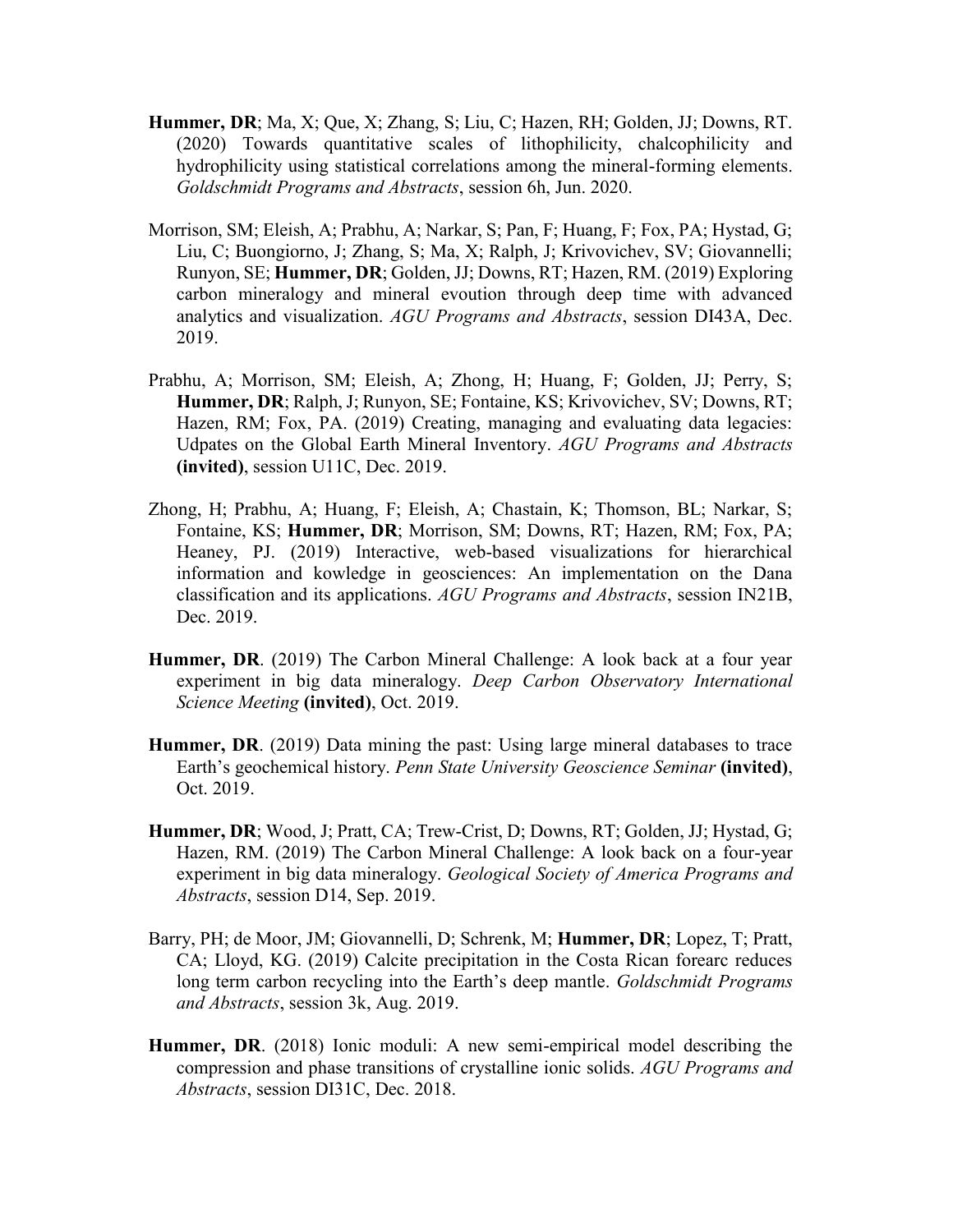- de Moor, MJ; Barry, PH; Lloyd, KG; Giovannelli, D; Schrenk, M; Nakagawa, M; Ramirez, CJ; Pratt, CA; Hummer, DR; Lopez, TM. (2018) Chemical and biological carbon sinks in the Costa Rican forearc: First insights from the Biology Meets Subduction project. *AGU Programs and Abstracts*, session DI31A, Dec. 2018.
- Prabhu, A; Morrison, SM; Eleish, A; Zhong, H; Huang, F; Fontaine, KS; Parsons, MA; Fox, PA; **Hummer, DR**; Perry, S; Hazen, RM. (2018) Global Earth mineral inventory: A DCO legacy. *AGU Programs and Abstracts*, session IN53E, Dec. 2018.
- **Hummer, DR**; Hazen, RM; Eleish, A; Liu, C; Morrison, SM; Downs, RT; Golden, JJ; Pires, A; Hystad, G; Meyer, M. (2018) Ecology and evolution of manganese minerals: Implications for the redox history of Earth and life. *Geological Society of America Programs and Abstracts*, session T115, Nov. 2018.
- Wilson, KR; **Hummer, DR**; Denny, FB; Filiberto, J. (2018) Mode of mineralization and relationship with igneous intrusions of rare earth elements at Hicks Dome, Illinois. *Geological Society of America Programs and Abstracts*, session T32, Nov. 2018.
- **Hummer, DR.** (2018) Data mining the past: Using large mineral datasets to trace Earth's geochemical history. *Southern Illinois University,* Geology Department Seminar*,* Sep. 2018.
- **Hummer, DR**; Golden, JJ; Hystad, G; Downs, RT; Eleish, A; Liu, C; Ralph, J; Morrison, SM; Meyer, MB; Hazen, RM. (2017) Timing the oxidation of Earth's crust: Evidence from big data records of manganese mineralization. *AGU Programs and Abstracts*, session V24C, Dec. 2017.
- **Hummer, DR**; Hazen, RM; Eleish, A; Liu, C; Morrison, SM; Downs, RT; Golden, JJ; Pires, A; Hystad, G; Meyer, MB. (2017) Ecology and evolution of manganese minerals: Implications for the redox history of Earth and life. *Goldschmidt Programs and Abstracts*, session 14a, Aug. 2017.
- Hazen, RM; Eleish, A; Liu, C; Morrison, SM; Meyer, MB; Fox, P; **Hummer, DR**; Downs, RT; Golden, JJ; Pires, A; Hystad, G; Ralph, J. (2017) Carbon mineral network analysis: A big data geobiology study. *Goldschmidt Programs and Abstracts*, session 14a, Aug. 2017.
- Morrison, SM; Eleish, A; Liu, C; **Hummer, DR**; Giovannelli, D; Meyer, MB; Fox, P; Downs, RT; Golden, JJ; Pires, A; Hystad, G; Ralph, J; Hazen, RM. (2017) Network Analysis Applications: Exploring Geosphere and Biosphere Co-evolution with Big Data Techniques. *Goldschmidt Programs and Abstracts*, session 14a, Aug. 2017.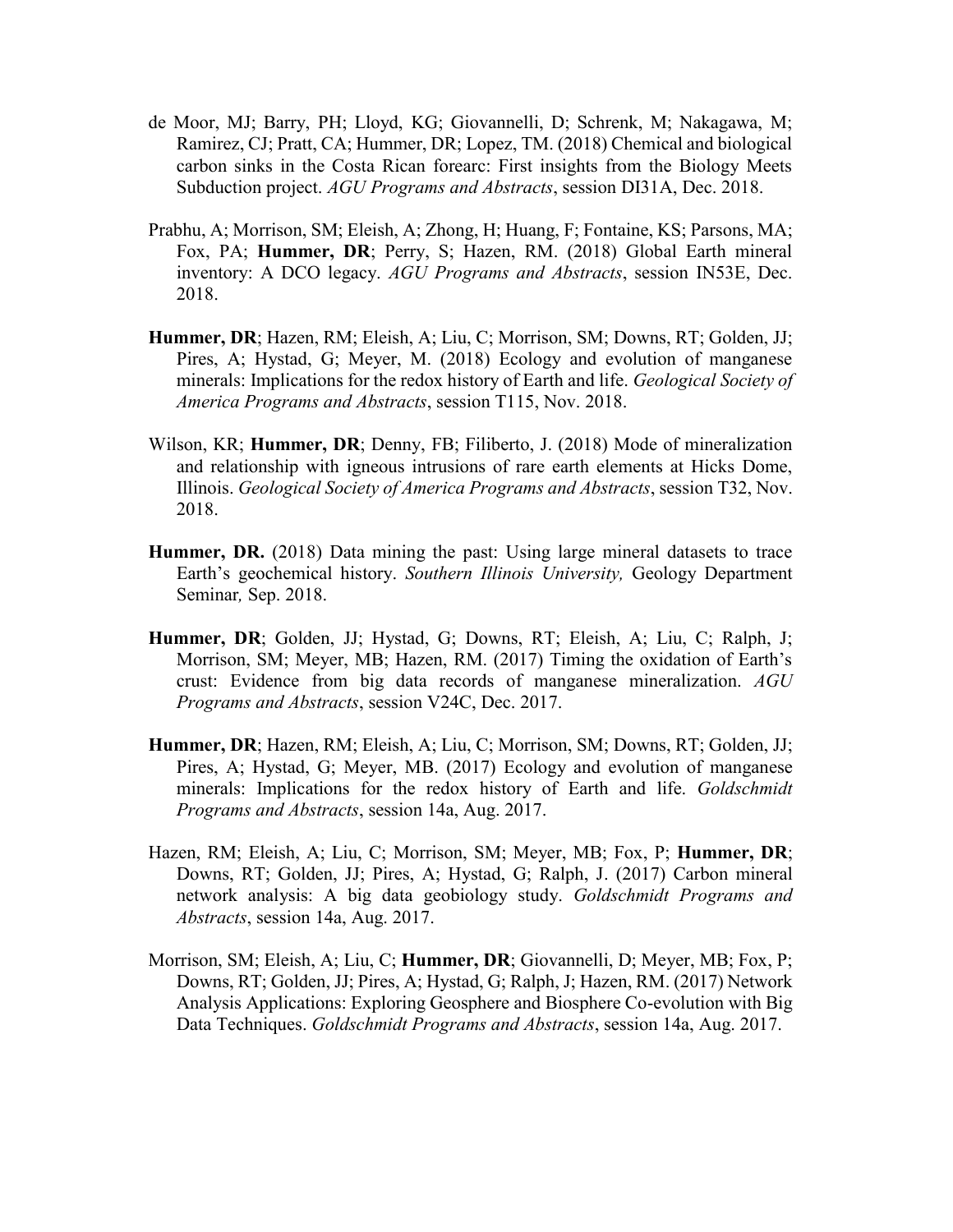- **Hummer, DR**. (2017) Mineral ecology and evolution: Using large datasets to tell the story of the co-evolution of Earth and life. *Arizona Geological Society* **(invited)**, Feb. 2017.
- **Hummer, DR**. (2017) The Carbon Mineral Challenge: A first of its kind worldwide search for new mineral species. *Arizona Geological Society* **(invited)**, Feb. 2017.
- **Hummer, DR**. (2016) Ionic moduli: A new semi-empirical model for the compression of crystalline materials. *AGU Programs and Abstracts*, session MR23A, Dec. 2016.
- Morrison, SM; Downs, RT; Golden, JJ; Pires, A; Fox, PA; Ma, X; Zednik, S; Eleish, A; Prabhu, A; **Hummer, DR**; Liu, C; Meyer, M; Ralph, J; Hystad, G; Hazen, RM. (2016) Exploiting mineral data: applications to the diversity, distribution, and social networks of copper minerals. *AGU Programs and Abstracts*, session IN41A, Dec. 2016.
- Giovannelli, D; Cox, AD; **Hummer, DR**; Pratt, K; Sheik, C; Thomas, D; Viveiros, FM. (2016) Multidisciplinary field surveys as the new norm: Integrating geosciences to characterize the fate of carbon in a geothermal fumarole. *AGU Programs and Abstracts*, session B13G, Dec. 2016.
- **Hummer, DR**; Hazen, RM; Ma, X; Golden, JJ; Downs, RT; Liu, C; Morrison, SM; Meyer, M. (2016) Quantifying and visualizing Earth's mineral chemistry through geologic time. *Geological Society of America Programs and Abstracts*, session T129, Sep. 2016.
- Liu, C; Hazen, RM; Hystad, G; Golden, JJ; **Hummer, DR**; Downs, RT, Morrison, SM; Ralph, J. (2016) Chromium and vanadium mineral ecology. *Geological Society of America Programs and Abstracts*, session T129, Sep. 2016.
- Ma, X; **Hummer, DR**; Hazen, RM; Golden, JJ; Fox, P; Meyer, M. (2016) Showing corelationships between elements and minerals in a three-dimensional matrix. *Geological Society of America Programs and Abstracts*, session T129, Sep. 2016.
- Meyer, M; Downs, RT; Falkowski, PG; Fox, P; Hazen, RM; Knoll, AH; Sverjensky, DA; Golden, JJ; Hao, J; Hystad, G; **Hummer, DR**; Jelen, B; Kolankowski, S; Liu, C; Ma, X; Moore, EK; Morrison, SM; Muscentie, AD; Pires, AJ; Zednick, S; Zhong, H. (2016) The co-evolution of the geo- and biospheres: An integrated program for data-driven, abductive discovery in the Earth sciences. *Geological Society of America Programs and Abstracts*, session T129, Sep. 2016.
- Morrison, SM; Downs, RT; Golden, JJ; Pires, AJ; Fox, P; Ma, X; Zednick, S; Eleish, A; Kolankowski, S; Liu, C; **Hummer, DR**; Meyer, M; Ralph, J; Hystad, G; Hazen, RM. (2016) Mineral ecology: Social network analysis and sociograms of mineral connections, distributions, and segmentation. *Geological Society of America Programs and Abstracts*, session T129, Sep. 2016.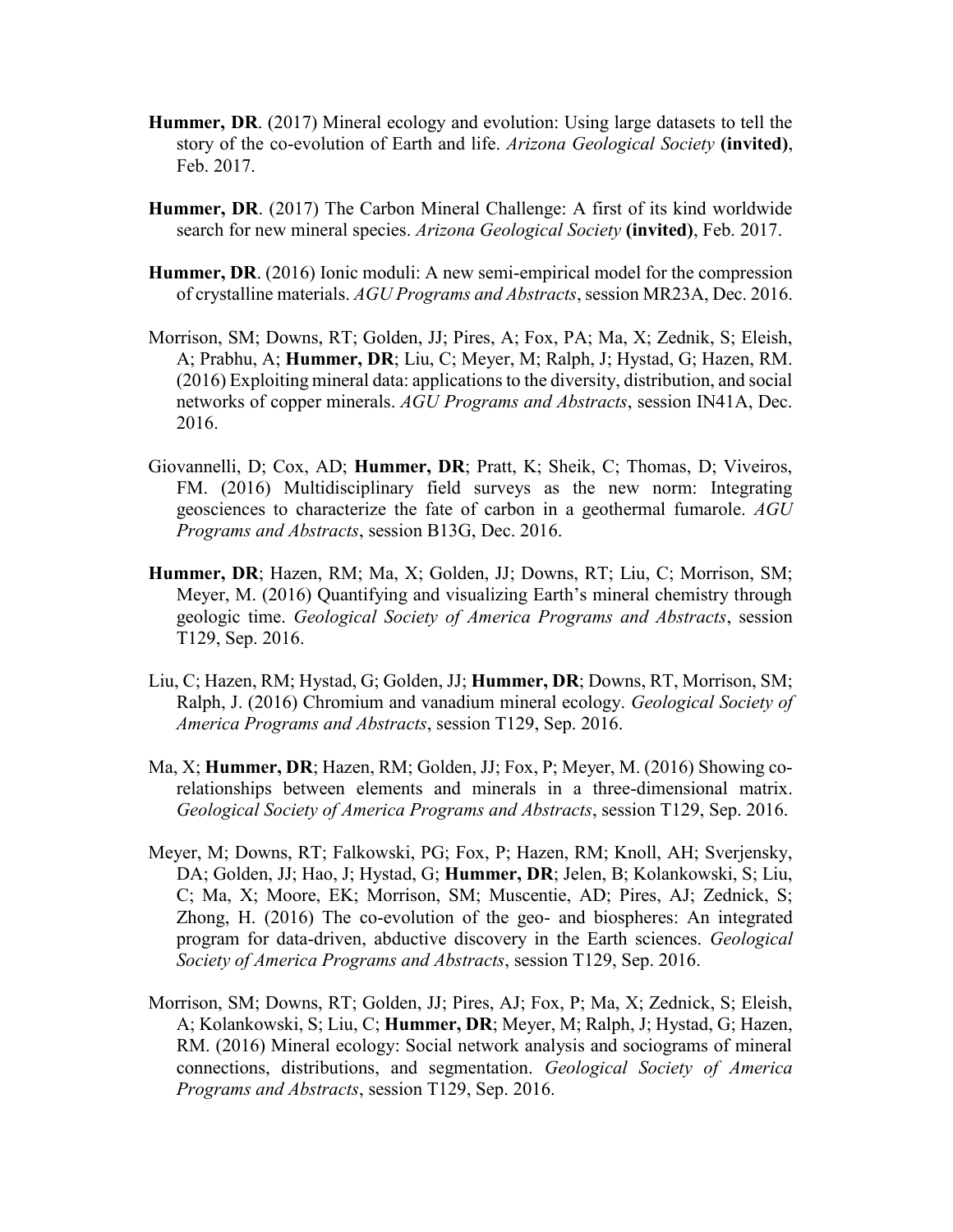- Morrison, SM; Downs, RT; Golden, JJ; Pires, AJ; Fox, P; Ma, X; Zednick, S; Eleish, A; Kolankowski, S; **Hummer, DR**; Liu, C; Meyer, M; Ralph, J; Hystad, G; Hazen, RM. (2016) Social network of copper minerals: A mineral ecology study. *Geological Society of America Programs and Abstracts*, session T129, Sep. 2016.
- **Hummer, DR**; Hazen, RM; Ma, X; Golden, JJ; Downs, RT. (2016) Constraints on the mineral evolution of planetary crusts using statistical correlations and anticorrelations among the mineral-forming elements. *Goldschmidt Programs and Abstracts*, session 6f, June 2016.
- Hazen, RM; **Hummer, DR**; Liu, C; Hystad, G; Downs, RT; Golden, JJ; Morrison, SM. (2016) Mineral ecology and evolution of first-row transition elements. *Goldschmidt Programs and Abstracts*, session 3g, June 2016.
- **Hummer, DR**; Hazen, RM; LaFuente, B. (2015) The Carbon Mineral Challenge: A worldwide hunt for new carbon minerals. *Press Workshop, American Geophysical Union*, Dec. 2015.
- **Hummer, DR**; Manning, CE; Kavner, A; Kono, Y; Park, C; Kenney-Benson, C. (2015) Structure and viscosity of carbonate-silicate melts using in situ techniques. *AGU Programs and Abstracts*, session V14C **(invited)**, Dec. 2015.
- **Hummer, DR**, Hazen, RM; Golden, J; Downs, RT. (2015) Constraints on the mineral evolution of terrestrial planets using statistical correlations among the mineralforming elements. *AGU Programs and Abstracts*, session V51C, Dec. 2015.
- Hazen, RM; **Hummer, DR**; Downs, RT; Hystad, G; Golden, J. (2015) Carbon mineral ecology: Predicting the undiscovered minerals of carbon. *AGU Programs and Abstracts*, session V51C, Dec. 2015.
- **Hummer, DR**; Hazen, RM; Hystad, G; Golden, J; Downs, RT. (2015) Mineral ecology and evolution of manganese: Using redox sensitive minerals to probe Earth's history. *Geological Society of America Programs and Abstracts*, session T133, Nov. 2015.
- **Hummer, DR**; Manning, CE; Kavner, A; Kono, Y; Park, C; Kenney-Benson, C. (2015) Viscosity of carbonate-silicate melts using ultra-high resolution falling sphere viscometry. *Second Early Career Scientist Workshop, Deep Carbon Observatory*, Sep. 2015.
- **Hummer, DR**; Heaney, PJ. (2015) MinKin: A new computational tool for modeling the kinetics of multi-component geochemical systems. *Goldschmidt Programs and Abstracts*, session 14d, Aug. 2015.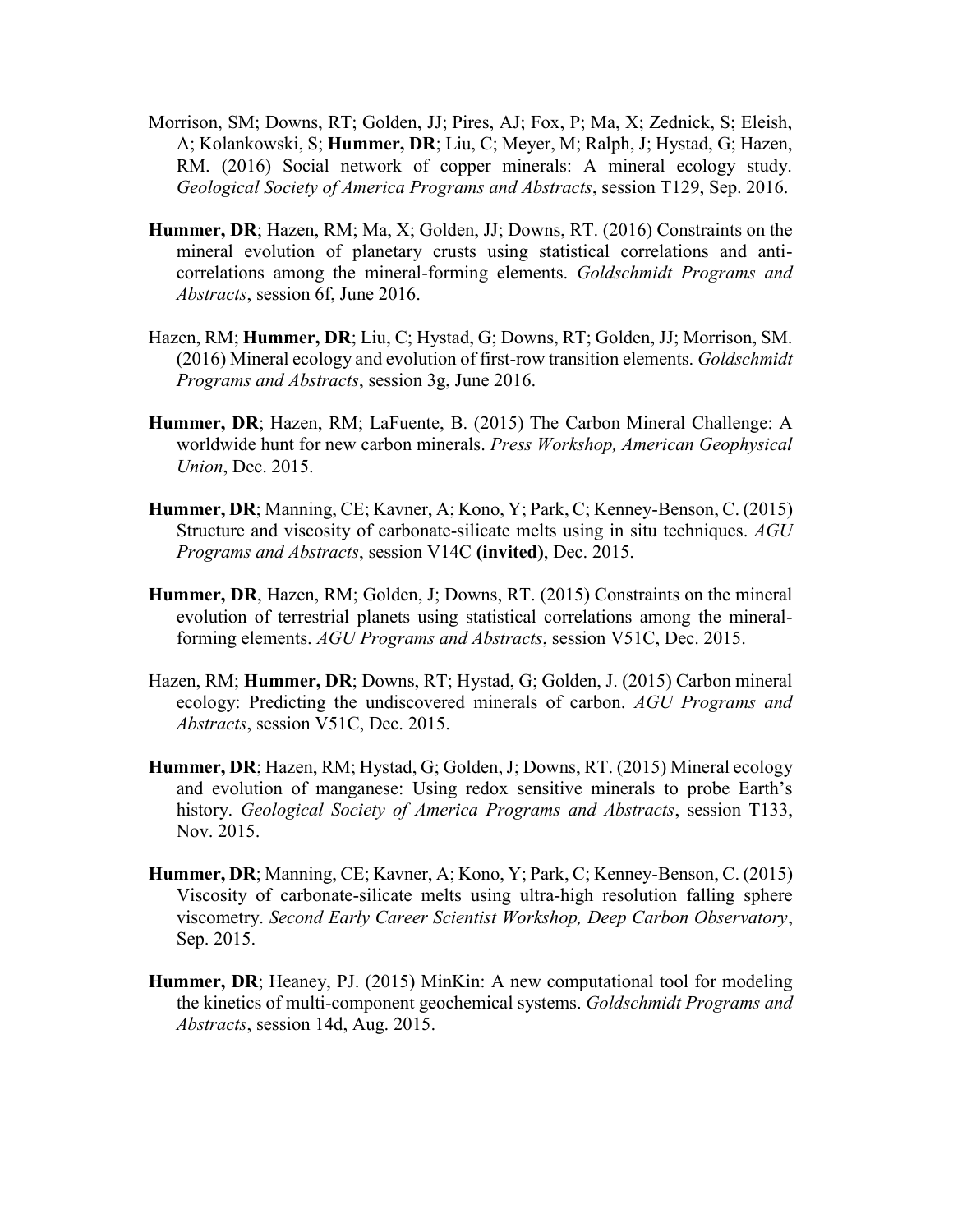- Giovannelli, D; Cox, A; **Hummer, DR**; Pratt, K; Sheik, C; Thomas, D; Viveiros, F. (2015) Second DCO Early Career Workshop. *Deep Carbon Observatory Second International Science Meeting*, Mar. 2015.
- **Hummer, DR**; Manning, CE; Kavner, A; Kono, Y; Park, C; Kenney-Benson, C. (2015) Viscosity of carbonate-silicate melts using ultra-high resolution falling sphere viscometry. *Deep Carbon Observatory Second International Science Meeting*, Mar. 2015.
- **Hummer, DR**; Kavner, A, Manning, CE; Kono, Y; Park, C; Kenney-Benson, C. (2014) Viscosity of carbonate-silicate melts using ultra-high resolution falling sphere viscometry. *AGU Programs and Abstracts*, session DI-13A, Dec. 2014.
- **Hummer, DR**; Manning, CE; Kavner, A; Park, C; Kono, Y; Kenney-Benson, C. (2014) Structure and viscosity of carbonate-silicate melts using in situ X-ray scattering. *Extreme Physics and Chemistry Workshop, Deep Carbon Observatory*, UCLA **(invited)**, Oct. 2014.
- **Hummer, DR.** (2014) Ionic moduli: A new semi-empirical model describing the compression of crystalline ionic compounds. *Goldschmidt Programs and Abstracts*, session 26a, June 2014.
- **Hummer, DR**; Kavner, A; Manning, CE; Park, C; Kono, Y; Kenney-Benson, C. (2014) The effect of composition and pressure on the structure of carbonate-silicate melts using in situ X-ray diffuse scattering. *Goldschmidt Programs and Abstracts*, session 4a **(invited)**, June 2014.
- **Hummer, DR**; Kavner, A; Manning, CE. (2014) The effect of composition and pressure on the structure of carbonate-silicate melts using in situ X-ray diffuse scattering. *Early Career Scientists Workshop, Deep Carbon Observatory*, San Jose, Costa Rica **(invited)**, Feb. 2014.
- **Hummer, DR**; Kavner, A; Manning, CE. (2013) The effect of composition and pressure on the structure of carbonate-silicate melts using in situ X-ray diffuse scattering. *AGU Programs and Abstracts*, session MR-32A, Dec 2013.
- **Hummer, DR**; Kavner, A; Manning, CE. (2013) Structure of carbonate-silicate melts at high P-T conditions using in situ X-ray diffuse scattering. *Goldschmidt Programs and Abstracts*, session 21b, Aug 2013.
- Bower, D; **Hummer, DR**; Kyono, A; Steele, A; Armstrong, J. (2013) The co-evolution of Fe-, Ti-oxides and other microbially induced mineral precipitates during the diagensis of sandy sediments. *Goldschmidt Programs and Abstracts*, session 9e, Aug 2013.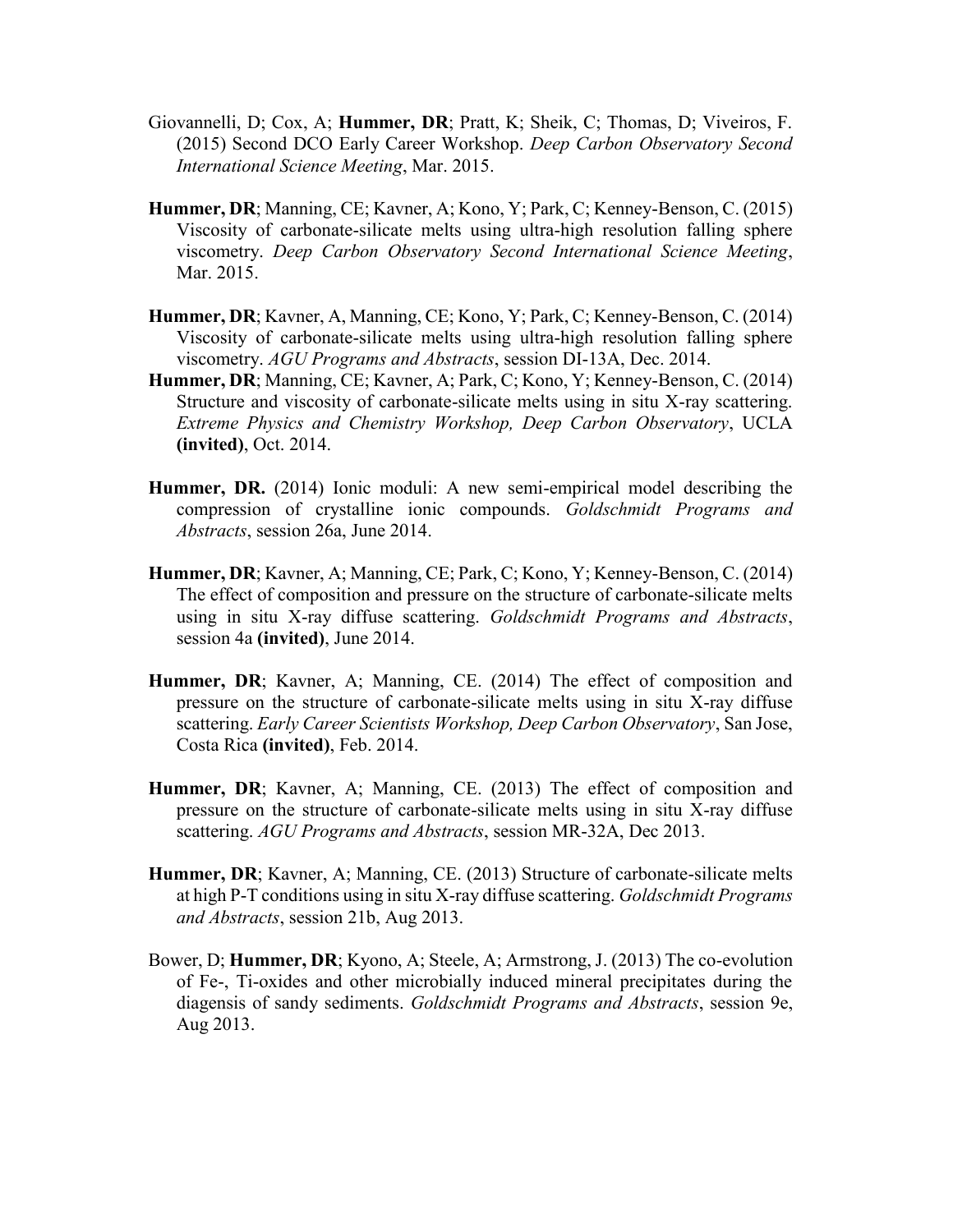- Kubicki, J; Sung-Yup, K; van Duin, A; Ridley, M; Machesky, M; **Hummer, DR**; Kent, PRC. (2013) Modeling of TiO<sup>2</sup> nanoparticles interactions with water and ions. *Goldschmidt Programs and Abstracts*, session 10e, Aug 2013.
- **Hummer, DR**; Kavner, A; Manning, CE. (2013) Structure of carbonate-silicate melts at high P-T conditions using in situ X-ray diffuse scattering. *COMPRES Annual Meeting*, Jun 2013.
- **Hummer, DR**; Kavner, A; Manning, CE. (2013) Structure of carbonate-silicate melts at high P-T conditions using in situ X-ray diffuse scattering. *Paris Edinburgh Cell Workshop, Argonne National Laboratory*, May 2013.
- **Hummer, DR**; Kavner, A; Manning, CE. (2013) Structure of carbonate-silicate melts at high P-T conditions using in situ X-ray diffuse scattering. *Gordon Research Conference: Interior of the Earth*, May 2013.
- **Hummer, DR.** (2013) The surprising effects of ferric iron on  $MgSiO<sub>3</sub>$  perovskite in Earth's lower mantle. *Geology Club Seminar, California Institute of Technology*, **(invited)** Jan 2013.
- **Hummer, DR**; Kavner, A; Manning, CE. (2012) Structure of CaCO<sub>3</sub>-CaSiO<sub>3</sub> melts at high P-T conditions using in situ X-ray diffuse scattering in a Paris-Edinburgh press. *AGU Programs and Abstracts,* session V-53D, Dec 2012.
- **Hummer, DR**; Fei, Y; Seagle, CT. (2011) Thermal equation of state of Fe(III) and Albearing magnesium silicate perovskite. *AGU Programs and Abstracts,* session MR-43A, Dec 2011.
- Bower, DM; **Hummer, DR**; Kyono, A; Steele, A; Armstrong, JT. (2011) The coevolution of Fe,Ti-oxides and other microbially induced mineral precipitates in sandy sediments: Understanding the role of microbes in diagenesis. *AGU Programs and Abstracts*, session B-51I, Dec 2011.
- Seagle, CT; Cottrell, E; Fei, Y; **Hummer, DR**; Prakapenka, V. (2011) Electrical and thermal conductivity of iron and iron-silicon alloy at high pressures. *AGU Programs and Abstracts*, session MR54A, **(invited)** Dec 2011.
- Bower, DM; **Hummer, DR**; Kyono, A; Steele, A. (2011) The co-evolution of Fe-,Tioxides and microbial fossilization during early diagenesis in sandy sediments: establishing potential mineral biosignatures. *Geological Society of America Programs and Abstracts*, 129-5, Oct 2011.
- **Hummer, DR**. (2011) From atoms to crystals: Tracking phase stability reversal in TiO<sub>2</sub> minerals at the onset of crystallization. *Geochemistry Seminar, University of Maryland*, **(invited)** Sep 2011.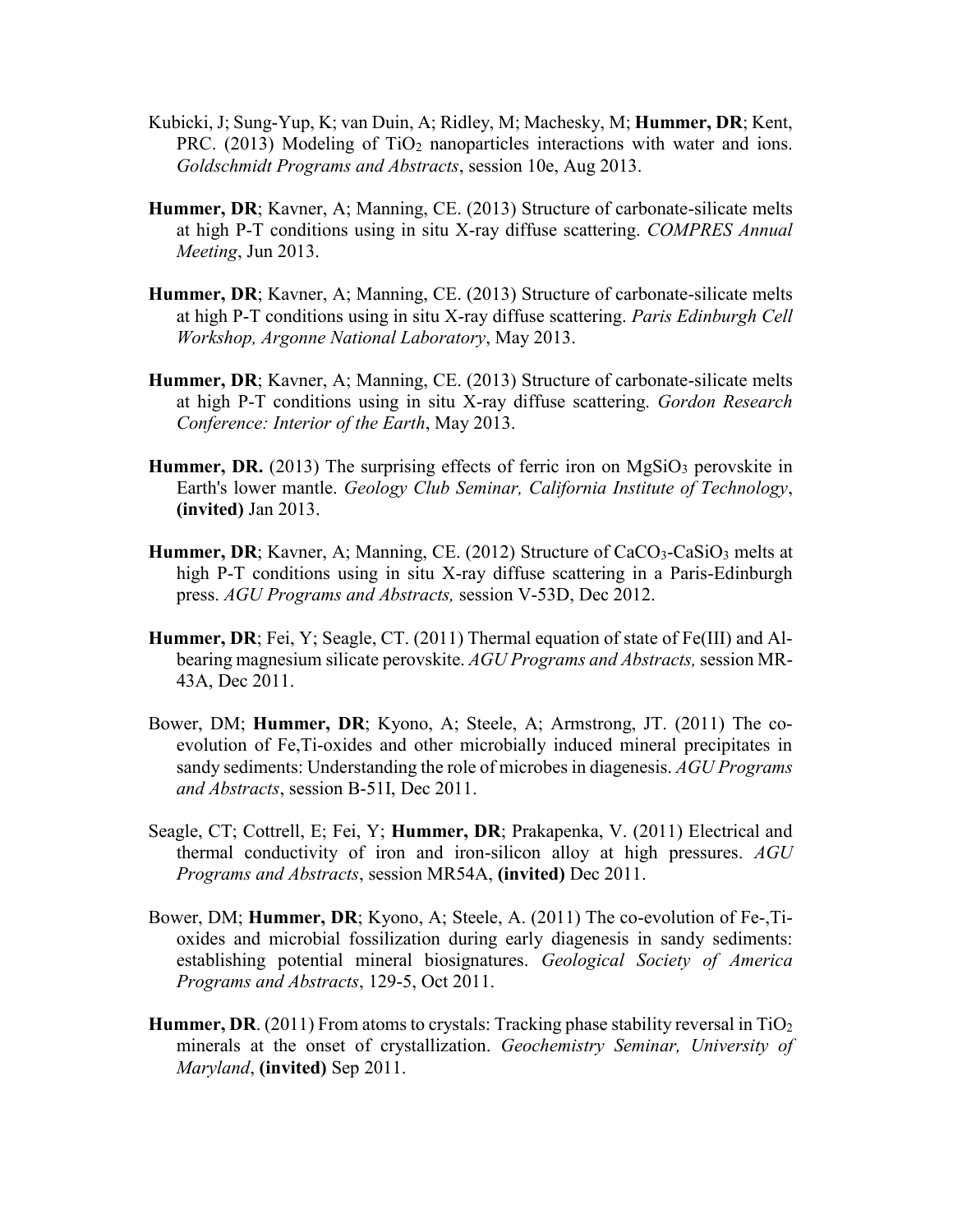- **Hummer, DR**; Fei, Y. (2011) Crystal chemistry of  $Fe^{3+}$  in  $(Mg,Fe)SiO_3$  perovskite and implications for lower mantle properties. *Goldschmidt Programs and Abstracts*, session 3f, Aug 2011.
- **Hummer, DR**; Fei, Y. (2010) Crystal chemistry of Fe(III)-bearing magnesium silicate perovskite. *AGU Programs and Abstracts*, session MR-41B, Dec 2010.
- **Hummer, DR**; Heaney, PJ; Post, JE. (2010) Probing the aqueous nucleation and growth of  $TiO<sub>2</sub>$  with high time-resolution small-angle and wide-angle X-ray scattering. *Goldschmidt Programs and Abstracts*, session 17c, June 2010.
- **Hummer, DR**; Heaney, PJ; Kubicki, JD; Kent, PRC; Post, JE. (2008) Nanoscale phase stability reversal during the nucleation and growth of titanium oxide minerals. *AGU Programs and Abstracts*, session V-23F, Dec 2008.
- **Hummer, DR**; Heaney, PJ; Kubicki, JD; Kent, PRC; Post, JE. (2008) The origin of nanoscale stability reversals in titanium oxide minerals. *Geological Society of America Abstracts with Programs*, session T93, Oct 2008.
- **Hummer, DR**; Heaney, PJ; Kubicki, JD; Kent, PRC. (2008) Nanoscale stability reversal in titanium oxide polymorphs. *Center for Nanophase Materials Science User Conference*, *Oak Ridge National Laboratory*, **(invited)** Sep 2008.
- **Hummer, DR**; Heaney, PJ; Post, JE; Kubicki, JD. (2007) Nucleation, growth, and phase transformation of titanium oxides in hydrothermal solution. *Goldschmidt Programs and Abstracts*, session S97, Aug 2007.
- **Hummer, DR**; Heaney, PJ; Post, JE. (2006) Aqueous nucleation and growth of titanium oxides using time-resolved synchrotron X-ray diffraction. *AGU Joint Assembly Programs and Abstracts*, section V06, May 2006.

## **Conference Sessions Chaired**

- **Hummer, DR**; Farsang, S. (2022) Carbonates in deep Earth. *International Mineralogical Association General Meeting 2022*, **(invited)** oral session T2.
- Prabhu, A; Morrison, SM; Ma, X; **Hummer, DR**. (2022) Advances in mineral data resources and infrastructure. *International Mineralogical Association General Meeting 2022*, oral session T3.
- **Hummer, DR**; Hystad, G. (2019) Recent advances in mineralogy/crystallography. *GSA Fall Meeting 2019*, oral session D14.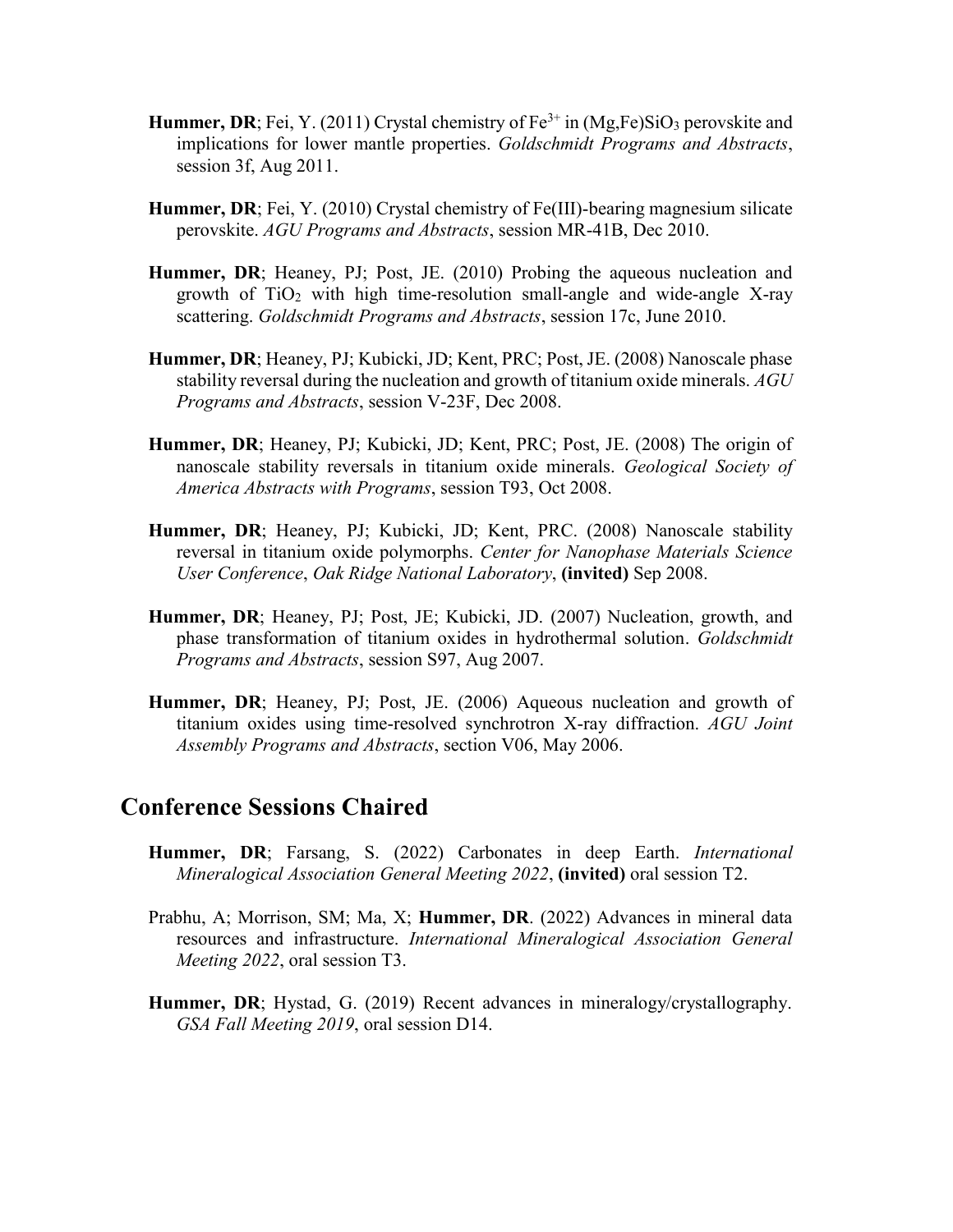- Morrison, SM; **Hummer, DR**; Bassez, MP; Holm, N; Remusat, L; Martins, Z. (2017) Exogenous organic compounds, minerals, prebiotic molecules and geobiotropy. *Goldschmidt Meeting 2017*, oral and poster session 14a.
- Grew, ES; Ross, NL; **Hummer, DR.** (2016) Mineralogical evidence for the coevolution of the geosphere and biosphere: In honor of Robert M. Hazen, 2016 Roebling medalist. *GSA Fall Meeting 2016*, oral and poster session T129.
- **Hummer, DR** and Millot, M. (2014) Carbon chemistry in the deep Earth. *AGU Fall Meeting 2014*, poster session DI-13A.
- **Hummer, DR** and Crispin, K. (2012) Impact of minor elements on lower mantle mineralogy I. *AGU Fall Meeting 2012*, oral session DI-23B.

# **Skills**

- Thorough background in mineralogy, crystallography, petrology, aqueous chemistry, and solid state chemistry
- Experience with multi-anvil, piston cylinder, and diamond-anvil high pressure synthesis techniques
- Extensive experience with X-ray scattering techniques (especially XRD) and synchrotron work, including beamlines at NSLS, APS, and SSRL
- Experience with optical microscopy, electron microprobe, Raman and Mössbauer spectroscopy, SEM, TEM, SAXS, XRF, and ICP-MS
- Experience with field-based, hand sample, and mapping work
- Programming experience in Basic, Matlab, and Fortran
- Have worked at and collaborated with scientists at Pacific Northwest National Laboratory, Oak Ridge National Laboratory, Argonne National Laboratory, Brookhaven National Laboratory, Stanford Linear Accelerator Center, the Carnegie Institution for Science, and the Smithsonian Institution
- Experience doing multidisciplinary research with scientists from a variety of backgrounds through the DOE's Center for Environmental Kinetics Analysis, and the Deep Carbon Observatory
- Extensive teaching and tutoring experience in geoscience, chemistry ,physics, and mathematics from the middle school to college levels
- Extensive publich outreach experience including lectures, classroom demonstrations, hands-on activities, exhibitions, and mineral shows
- Semi-fluent in Spanish